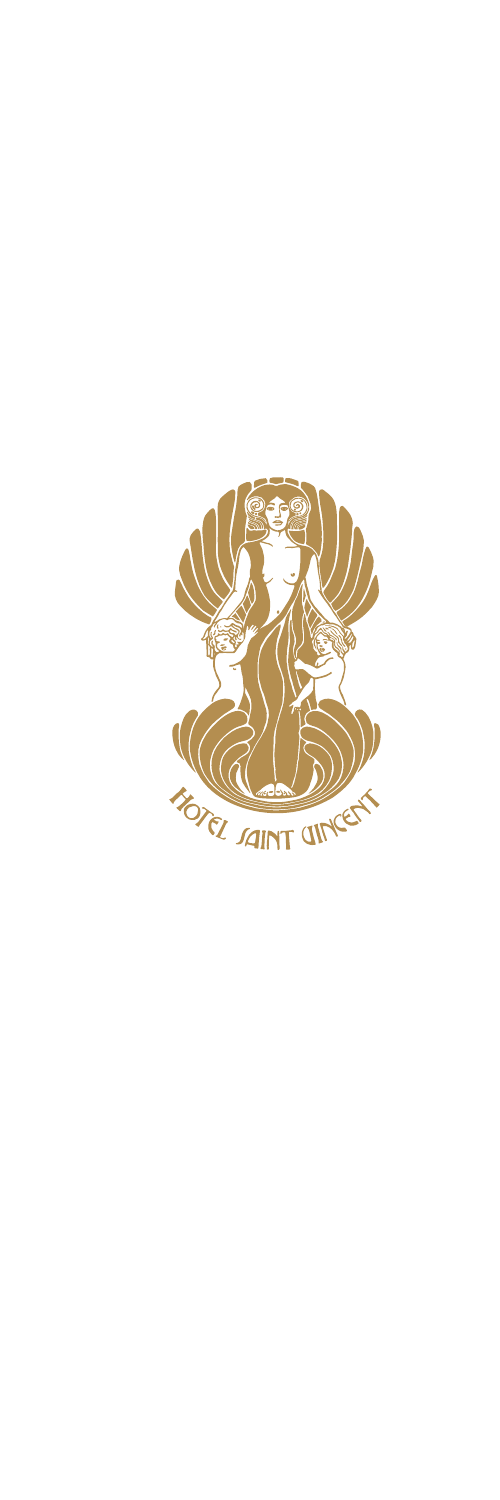# All Day Menu

### Snacks

 $-$ 380  $-$ 

SHRIMP COCKTAIL SCAPECE 19 *Cauliflower & Peppers* 

> ZUCCHINI FRITTI 18 *Green Caesar Dip*

PARMESAN TRUFFLE FRIES 12 *Aioli*

CHILLED CRUDO PLATE 24 *Olive Oil, Capers, Chive*

PROSCIUTTO & MELON ~24 *Olive Oil, Summer Melons, White Balsamic, Basil*

GRILLED YELLOWTAIL CARPACCIO ~24 *Pistachio, Mint, Bottarga*

### Salads

 $-28 -$ 

ARUGULA, CURLY CRESS, & PARMESAN SALAD 16 *Black Truffle Vinaigrette*

*Add Pan Roasted Chicken 7 / Chilled Gulf Shrimp 9*

SAMMIE'S CAESAR SALAD 18

*White Anchovies, Pecorino, Chili Breadcrumbs Add Pan Roasted Chicken 7 / Chilled Gulf Shrimp 9*

ITALIAN COBB 19

*Little Gems, Garden Cress, 9 Minute Egg, Crispy Pancetta, Gorganzola Dulce, Avocado Please Add: Smoked Turkey 5 Pan Roasted Chicken 7 / Chilled Gulf Shrimp 9*

⊲©c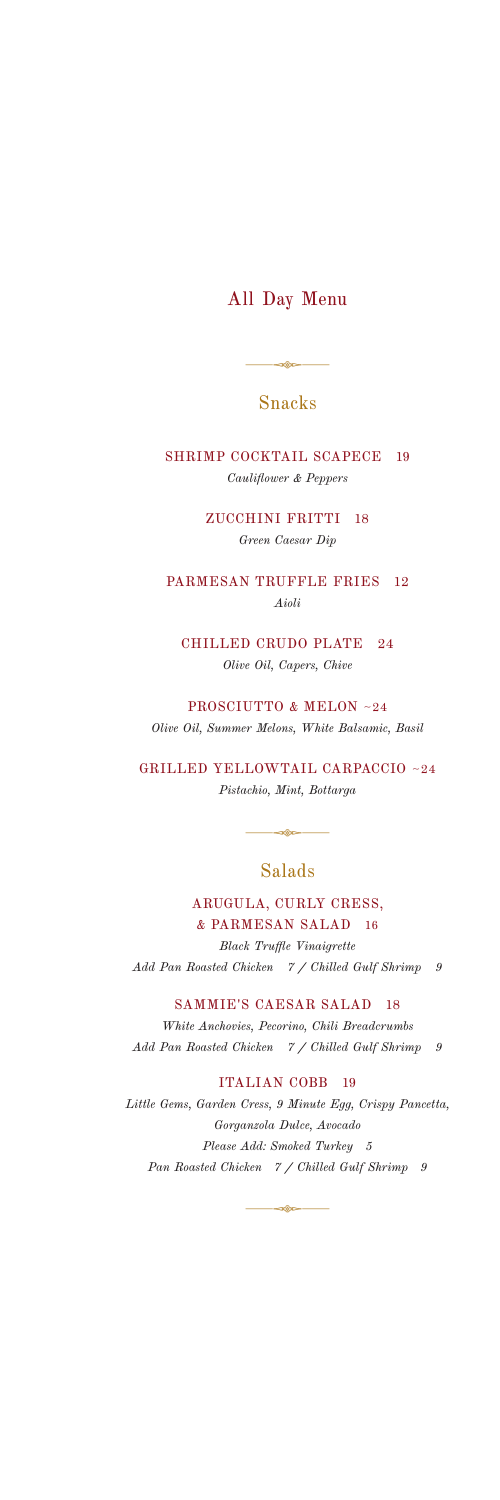# All Day Menu

## Sandwiches

 $-$ 

LOBSTER ROLL 41 *Fine Herb Aioli, Bib Lettuce*

LE SUB BAGUETTE 18 *Salami Calabrese, Prosciutto, Smoked Turkey, Aged Provolone, Calabrian Giardiniera, Fries or Slaw*

#### STV CLUB 18

*Smoked Turkey, Prosciutto, Bacon, Provolone, Lettuce, Tomato, Aioli, Fries or Slaw*

PAN ROASTED WAGYU BURGER 24 *Fontina, Sweet Pepper & Onion, Garlic Aioli, Served With Fries or Slaw*

## Pastas

 $-$ 

SPAGHETTI POMODORO 22 *Eggplant, Ricotta Salata, Fresh Basil*

FRESH CRESTE DI GALLO ~21 *Pecorino Romano, Bottarga, Black Pepper*

 $\rightarrow$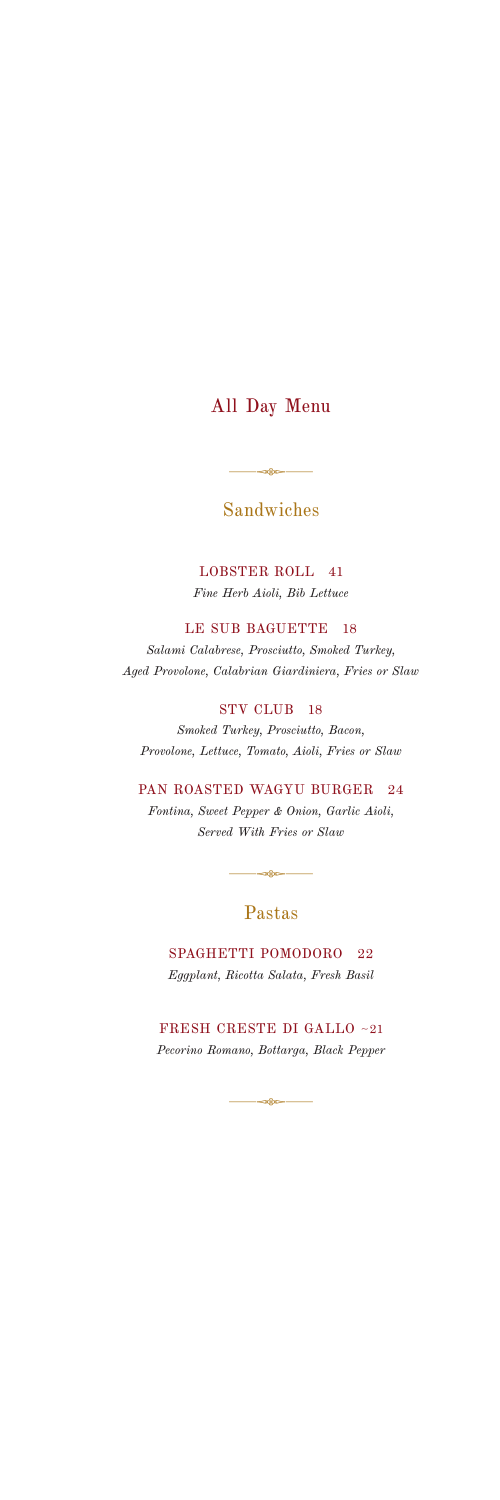HAPPY HOUR

*Monday to Friday 3 p.m. – 5 p.m. Half off Spritz \$2 off Beer, Wine and Cocktails*

### Spritz

SAINT VINCENT SPRITZ ~13 *Aperol, Grapefruit, Rosemary-Honey, Prosecco*

ROMAN HIGHBALL ~14 *Montenegro, Lime, Ginger, Sparkling Water, Angostura*

ROSA & TONIC ~13 *Malfy Italian Grapefruit Gin, Fever Tree tonic, lemon, lime*

 $-\infty$ 

### House Cocktails

SCARLATTA ~15

*Hendrick's Gin, Beet Infused Vodka, Rose Cordial, Lemon, Mint, Polynesian Kiss Bitters*

ITALIAN MARGARITA ~14 *Cimarron Tequila, Cappelletti Aperitivo, Lime, Citrus Salt* 

> ELYSIAN FIELDS ~17 *Exclave Rye, Comoz Blanc, Fresh Strawberry, Lemon, Aquafaba*

BIRDS OF PARADISE ~14 *Hayman's London Dry, Lillet Blanc, Giffard Abricot, Lemon, Basil*

TIKI FASHION ~17

*Ron Zacapa 23, Plantation Pineapple Rum, Demerara, Angostura, Tiki Bitters*

PLOT TWIST ~16

*Choice of Tequila or Mezcal, Serrano Agave, Pineapple, Cucumber, Cilantro, Mint, Basil, Lime, Ginger, Combier, Aleppo Salt*

 $\overbrace{\hspace{40pt}}$ 

### Martini

#### SAN LORENZO MARTINI ~16

*1. Choose from Hayman's gin or Tito's vodka 2. Dry vermouth, olive brine, or straight up 3. Prepared shaken or stirred 4. Castelvetrano olive or citrus twist to garnish*

COSMOPOLITAN CLASSICA ~15

*Tito's vodka, Combier orange, lime, cranberry, twist*

THE ESPRESSO MARTINI ~16

*Vodka, Tempus Fugit cacao, St. George NOLA, Frangelico, Intelligentsia espresso*

<mark>ය</mark>කින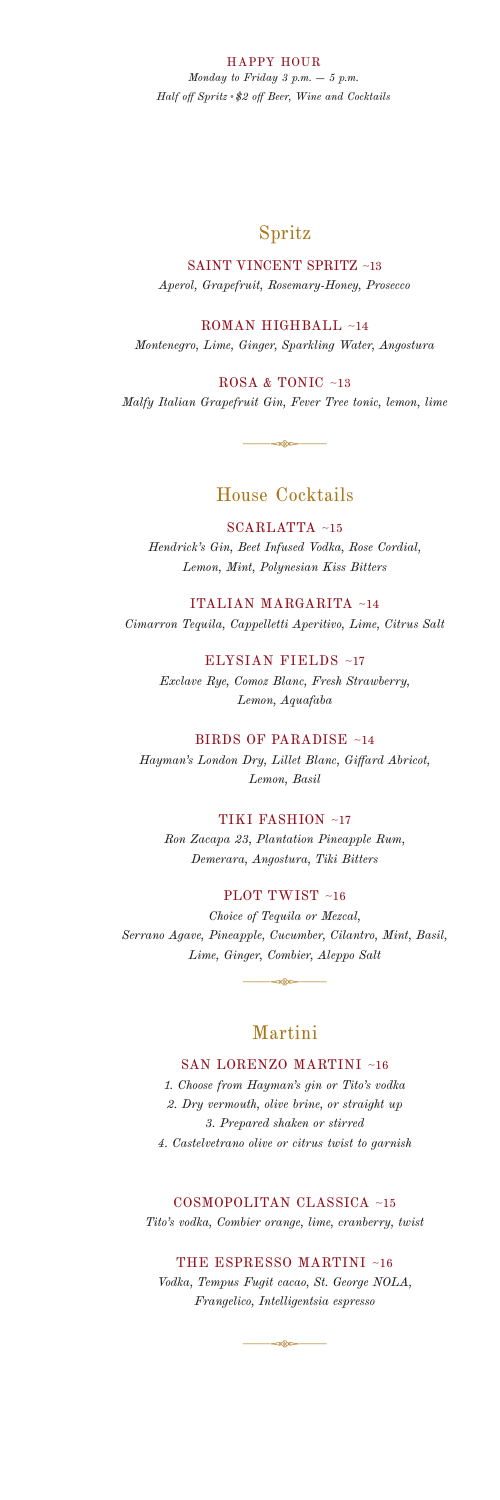HAPPY HOUR

*Monday to Friday 3 p.m. – 5 p.m. Half off Spritz \$2 off Beer, Wine and Cocktails*

## Wines by the Glass

 $\rightarrow$ 

#### SPARKLING

*Bisson Glera Frizzante, Liguria ITA* ~13/62

*Jean-Baptiste Adam Brut Rosé, Crémant d'Alsace FRA* ~18/88

*Delamotte Brut, Champagne FRA*  ~24/118

 $\circ$ 

#### ROSÉ

*Feudo Montoni, Etna Rosato, Sicily ITA* ~16/62 *Gavoty 'Récital', Côtes de Provence FRA* ~19/74

#### **WHITE**

.<br>මෙත

*Attems, Pinot Grigio, Friuli ITA* ~13/50 *Benanti Carricante Etna Bianco, Sicily ITA* ~19/74 *Vincent Girardin 'Cuvée Saint-Vincent' Chardonnay, Burgundy FRA*  ~22/86

#### RED

.<br>පැදිාස

*Bindi Sergardi 'Sammie's Fiasco' (1L), Chianti ITA* ~14/65 *Heitz Cellar Grignolino, Napa Valley CA* ~17/66 *Au Bon Climat Pinot Noir, Santa Barbara CA* ~18/70 *Auctioneer Cabernet Sauvignon, Napa Valley CA* ~26/102

#### Beer

PERONI LAGER ~6 REISSDORF KÖLSCH ~8 PACIFICO ~6 BELL'S TWO HEARTED IPA  $-7$ URBAN SOUTH HAZY IPA ~7 AVAL CIDER ~9 EINBECKER N/A LAGER ~7